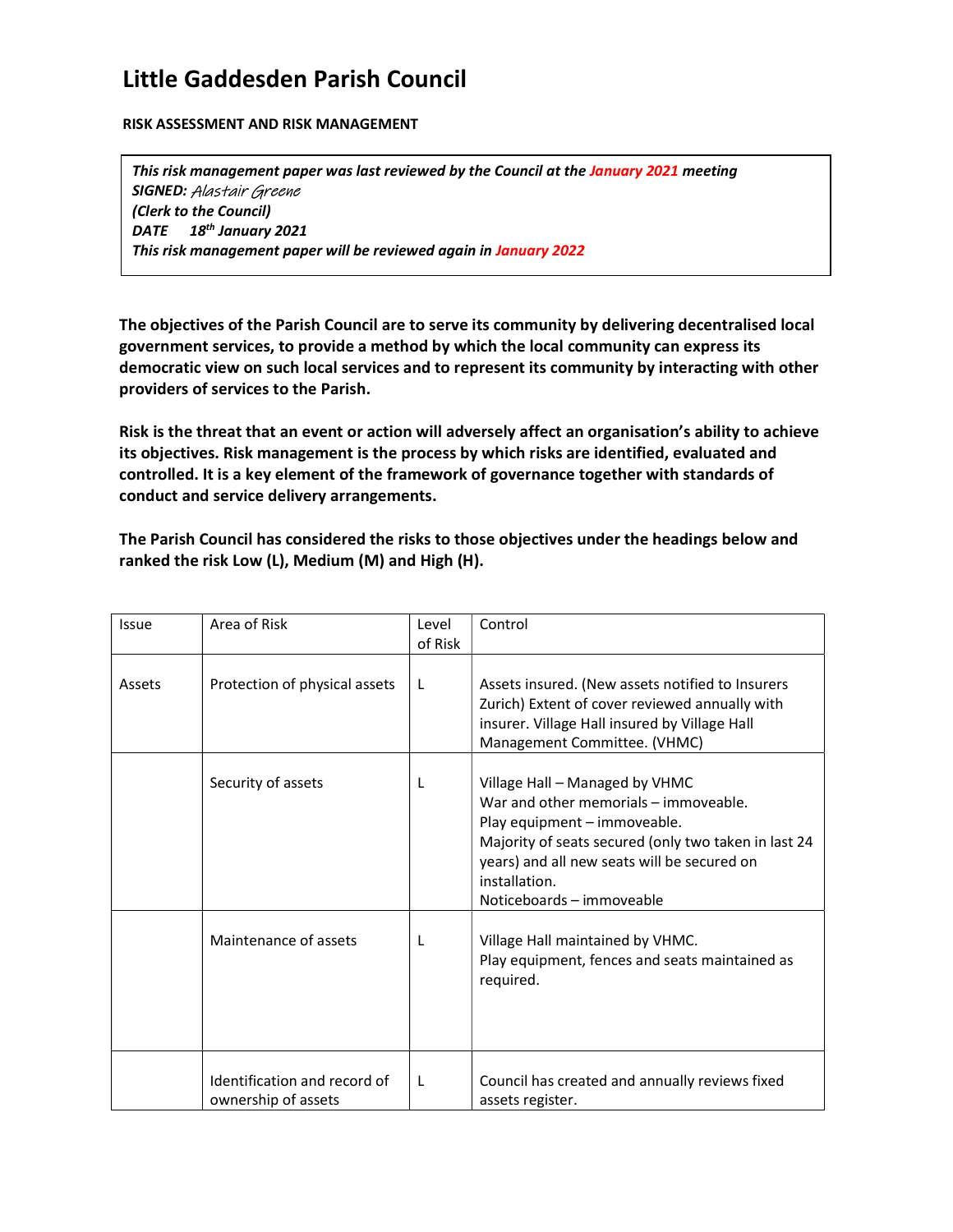|  | Council has registered title to the playing field and |
|--|-------------------------------------------------------|
|  | village hall site and a long lease of the Green.      |
|  | Title deeds kept by Clerk in fireproof locked case    |
|  | but Land Registry hold the details of the Parish      |
|  | Council's land assets.                                |

| Finance | Finance: compliance with<br>procedures and regulations | L | <b>Financial Regulations and Standing Orders</b><br>adopted and updated and compliance ensured by<br>Clerk and Councillors.                                                                                                                                                                                                                                                                                                                                                                                                                                                                                                                                                                                                                                                                                                                                                                                                                                                                                                            |
|---------|--------------------------------------------------------|---|----------------------------------------------------------------------------------------------------------------------------------------------------------------------------------------------------------------------------------------------------------------------------------------------------------------------------------------------------------------------------------------------------------------------------------------------------------------------------------------------------------------------------------------------------------------------------------------------------------------------------------------------------------------------------------------------------------------------------------------------------------------------------------------------------------------------------------------------------------------------------------------------------------------------------------------------------------------------------------------------------------------------------------------|
|         | Financial controls and<br>records                      | L | Monthly review of finances prepared by Clerk<br>and presented to Council. Budget reviewed by<br>Councillors at least twice a year.<br>Receipts and payments kept by Clerk together<br>with record of expenses. Two signatories<br>required for cheques. All payments, receipts and<br>petty cash items are approved by Council at<br>monthly meeting. Cash book (excel spreadsheet)<br>and petty cash and bank statements reviewed<br>monthly. Internal and external audit annually.<br>Financial regulations complied with.<br>The Council uses excel spreadsheets to list<br>payments and receipts and bank reconciliations<br>are completed monthly and signed by Chair,<br>documents are backed up frequently.<br>Online payments made by Clerk subject to two<br>signatures on invoice. (Alternative approach of<br>online set up by Clerk and online payment by a<br>Councillor to be proposed.) Salary payment and<br>Petty cash payment for Clerk made by a<br>Councillor to Clerk's account to avoid conflict of<br>interest. |
|         | Failure to secure adequate<br>funding for activities   | L | Clerk prepares detailed budgets towards end of<br>calendar year for discussion and approval by<br>Council. Precept derived from these figures.<br>Additional funding requested where required.<br>Approximately 6 months reserves c. £15,000 kept<br>available. Ability to increase precept is available<br>each budget year.                                                                                                                                                                                                                                                                                                                                                                                                                                                                                                                                                                                                                                                                                                          |
|         | Misappropriation of funds by<br>staff                  | L | Fidelity Guarantee Cover in place and reviewed<br>by Council annually to meet requirements of<br>external auditors and insurers. The Council holds<br>no petty cash or float.                                                                                                                                                                                                                                                                                                                                                                                                                                                                                                                                                                                                                                                                                                                                                                                                                                                          |
|         | Customs and Excise<br>Regulations                      | L | VAT payments calculated by Clerk and reclaimed<br>annually. VAT reconciled to cash book (excel<br>spreadsheet)                                                                                                                                                                                                                                                                                                                                                                                                                                                                                                                                                                                                                                                                                                                                                                                                                                                                                                                         |
|         | <b>Budgeting</b>                                       | L | Clerk prepares detailed budgets towards end<br>calendar year for discussion and approval by                                                                                                                                                                                                                                                                                                                                                                                                                                                                                                                                                                                                                                                                                                                                                                                                                                                                                                                                            |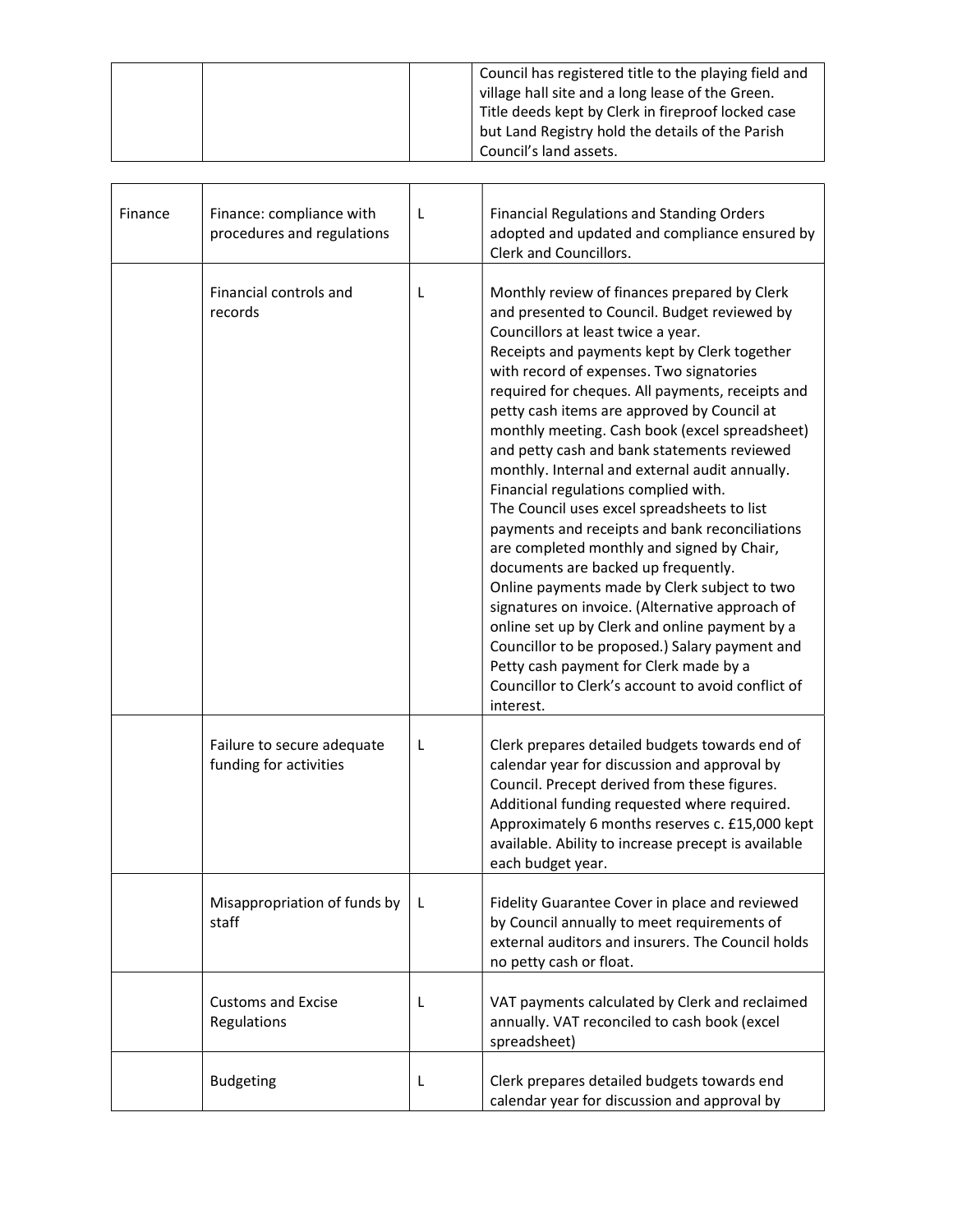|                | Council. Precept derived from these figures.<br>Expenditure against budget updated monthly and<br>available on request from Clerk.      |
|----------------|-----------------------------------------------------------------------------------------------------------------------------------------|
| Power to spend | Clerk will check unusual requests against Local<br>Government Act 1972 including s.137 and other<br>legislation or seek advice of HAPTC |

| Third Party<br>Liability | Risk to third party, property or<br>individuals                         | M | Insurance in place to cover Assets, Money loss,<br>Public Liability £12m, Employers Liability £10m,<br>Libel and Slander £250k, Fidelity Guarantee<br>£250k, Personal Accident £500k. Legal expenses<br>£100k<br>Play equipment inspected annually by ROSPA.<br>With monthly checks undertaken by Clerk.<br>Review with insurers at renewal. Staff training<br>considered and sought where necessary/available<br>Risk assessments undertaken of specific<br>events/work where appropriate |
|--------------------------|-------------------------------------------------------------------------|---|--------------------------------------------------------------------------------------------------------------------------------------------------------------------------------------------------------------------------------------------------------------------------------------------------------------------------------------------------------------------------------------------------------------------------------------------------------------------------------------------|
|                          | Legal liability as consequence<br>of responsibility for Village<br>Hall | L | Insurance in place.<br>Village Hall - VHMC manage and keep the<br>following updated:<br>Electrical Fire Certificate<br>Fire Action Plan<br>Fire Risk Assessment<br>Hirers' Fire Agreement<br>Fire Equipment Maintenance Certificates                                                                                                                                                                                                                                                       |

| Employer<br>Liability | Compliance with Employment<br>Law | L | Employment contract in place for Clerk and<br>Village Hall Manager. (both to be updated with<br>latest legislation including pension provision)<br>Staff training considered and sought where<br>necessary/available. e.g. Finance, PAYE, CILCA,<br>GDPR, H&S. Council only has two employees<br>(both of whom work from home)<br>The Council is aware of the need to take into<br>account the capabilities, training, knowledge and<br>experience of its workers; and to ensure that the<br>demands of the job do not exceed their ability to<br>carry out their work without risk to themselves<br>and others.<br>Reimbursement of cost of eye tests offered to |
|-----------------------|-----------------------------------|---|-------------------------------------------------------------------------------------------------------------------------------------------------------------------------------------------------------------------------------------------------------------------------------------------------------------------------------------------------------------------------------------------------------------------------------------------------------------------------------------------------------------------------------------------------------------------------------------------------------------------------------------------------------------------|
|                       |                                   |   | those working at VDU's under Display Screen                                                                                                                                                                                                                                                                                                                                                                                                                                                                                                                                                                                                                       |
|                       |                                   |   | Equipment rules<br>Job description reviewed at appraisal. Equality                                                                                                                                                                                                                                                                                                                                                                                                                                                                                                                                                                                                |
|                       |                                   |   | Policy introduced in January 2018. Training and                                                                                                                                                                                                                                                                                                                                                                                                                                                                                                                                                                                                                   |
|                       |                                   |   | Development Policy introduced in 2017                                                                                                                                                                                                                                                                                                                                                                                                                                                                                                                                                                                                                             |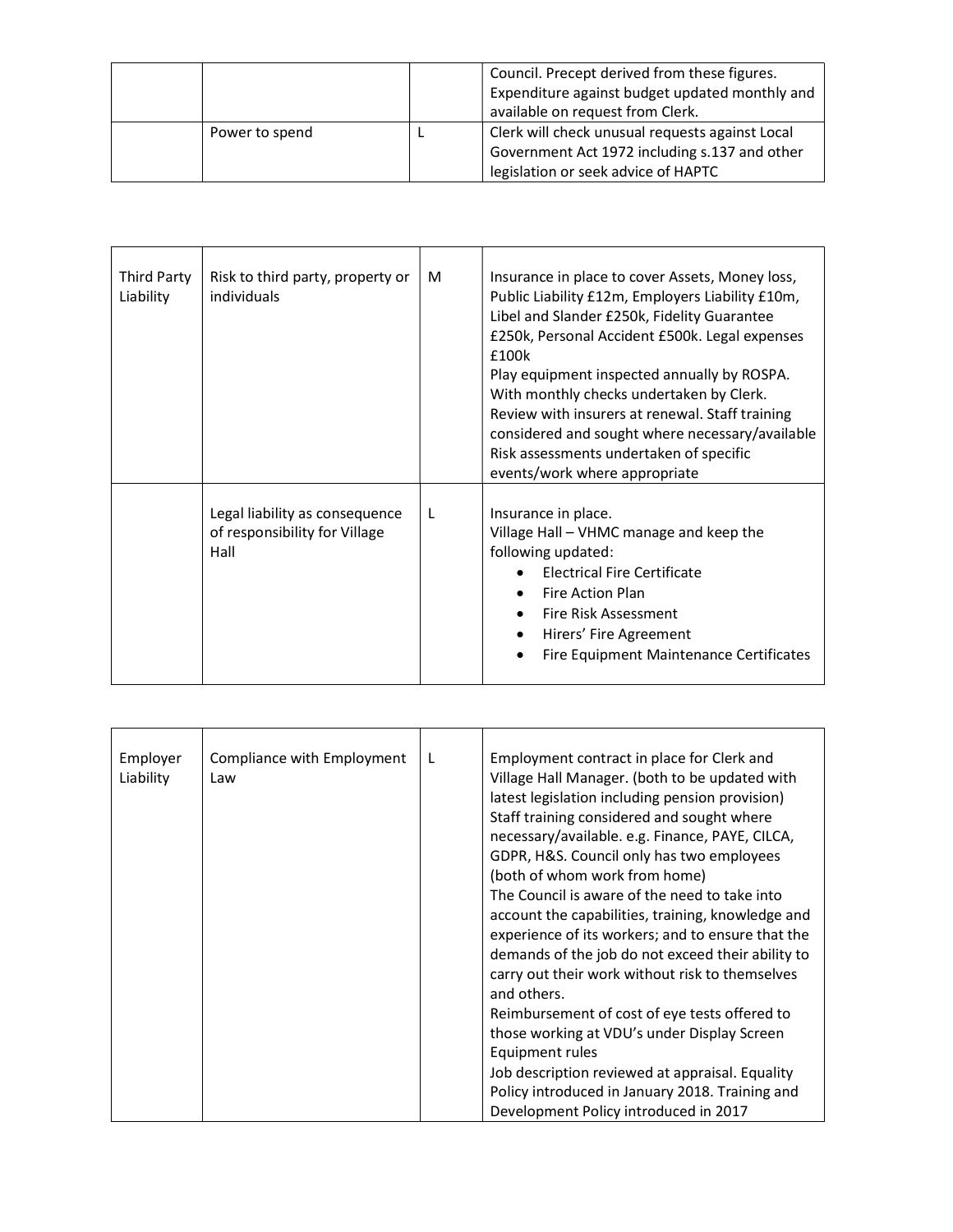| Comply with Inland Revenue<br>requirements | Salary/PAYE payments notified using the<br>Government Basic PAYE online system. Clerk<br>delivers pay slips monthly and submits annual<br>return, end of year P14's and P35 and serves<br>P60's. |
|--------------------------------------------|--------------------------------------------------------------------------------------------------------------------------------------------------------------------------------------------------|

| Legal<br>Issues | Ensuring activities are within<br>legal powers                                    | L | Clerk advises. Legal advice sought from HAPTC<br>and others where necessary.                                                                                                                                                                                                                                         |
|-----------------|-----------------------------------------------------------------------------------|---|----------------------------------------------------------------------------------------------------------------------------------------------------------------------------------------------------------------------------------------------------------------------------------------------------------------------|
|                 | Proper and timely reporting of<br>the Council's business in the<br><b>Minutes</b> | L | Council meets monthly. Clerk prepares draft<br>minutes for approval by Council in two weeks<br>following meeting, advertises them on the main<br>Parish notice board and on the Parish web site.<br>Draft circulated to Council members and<br>approved $-$ subject to amendments $-$ at next<br>meeting of Council. |
|                 | Proper document control                                                           | L | All documents and records required to be kept by<br>law, by standing orders and by financial<br>Regulations held by Clerk. Documents and<br>Records security and retention policy adopted<br>May 2018<br>Title Deeds kept in fire proof storage                                                                      |
|                 | Data Protection legislation                                                       | M | LGPC has created a GDPR risk register to manage<br>risks in meeting the regulations. LGPC is<br>managing the process of closing the gaps<br>identified.                                                                                                                                                              |

| Administra<br>tive | Failure to be quorate                                    | Clerk receives apologies. Quorum of three out of<br>seven required and Clerk ensures available.                                                                                                                                                                                                            |
|--------------------|----------------------------------------------------------|------------------------------------------------------------------------------------------------------------------------------------------------------------------------------------------------------------------------------------------------------------------------------------------------------------|
|                    | Failure to minute decisions or<br>run meetings correctly | Clerk and Chairman responsible. Public<br>Participation at meetings policy introduced in<br>August 2015, updated Oct 2019                                                                                                                                                                                  |
|                    | Meeting location                                         | The premises used are considered adequate for<br>the Council Clerk and members of the public who<br>attend from a Health & Safety, Accessibility and<br>comfort point of view. Other meeting space is<br>available in the parish. Change to video meetings<br>necessitated by virus, legalised by statute. |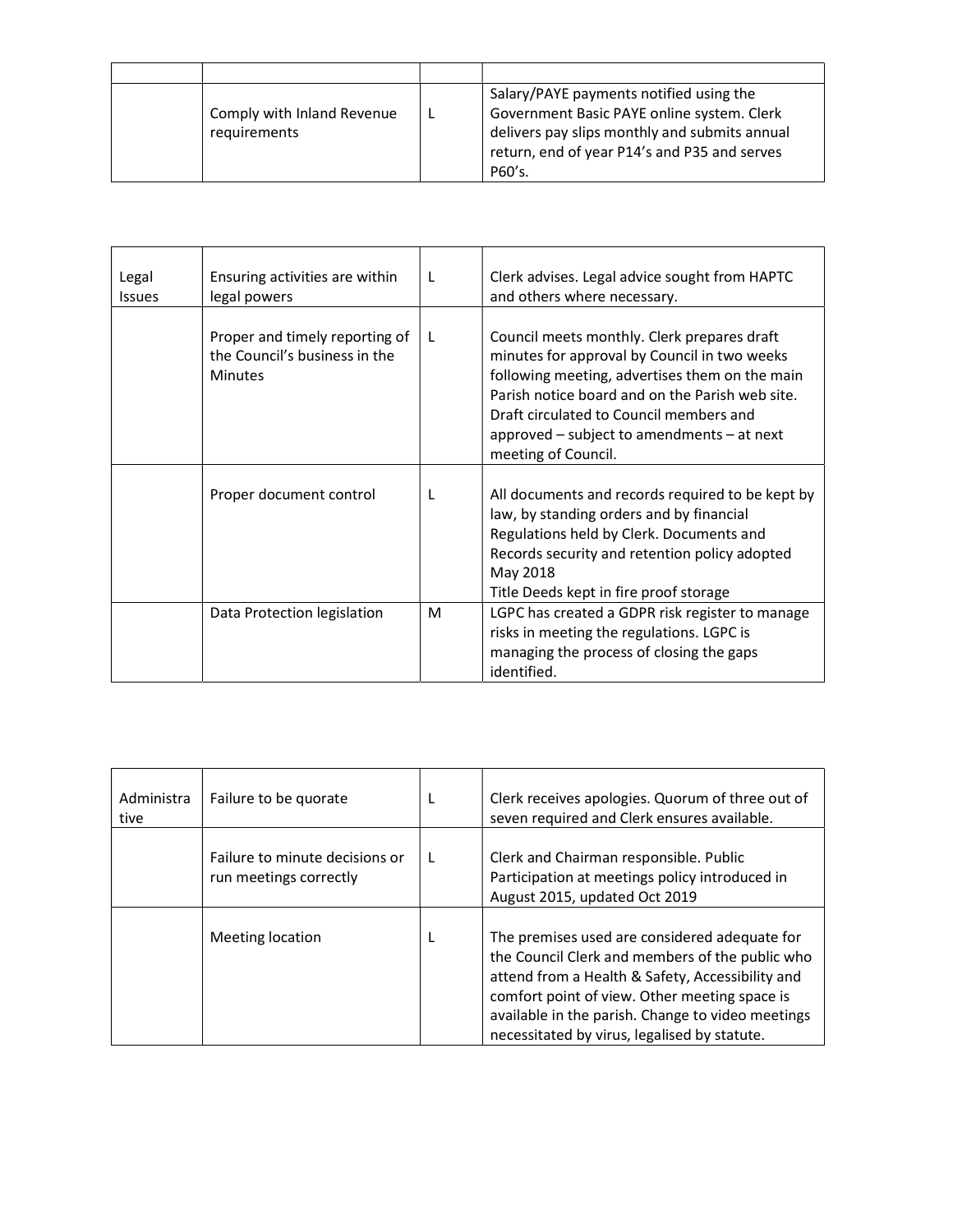| Continuity<br>of delivery | Risk Council unable to<br>continue business due to<br>unexpected circumstance | All files kept at the Clerk's home and regularly<br>backed up. These can be handed over at short<br>notice to Borough Council. |
|---------------------------|-------------------------------------------------------------------------------|--------------------------------------------------------------------------------------------------------------------------------|
|                           |                                                                               | 2020 pandemic required move to video meetings<br>but otherwise business conducted as usual.                                    |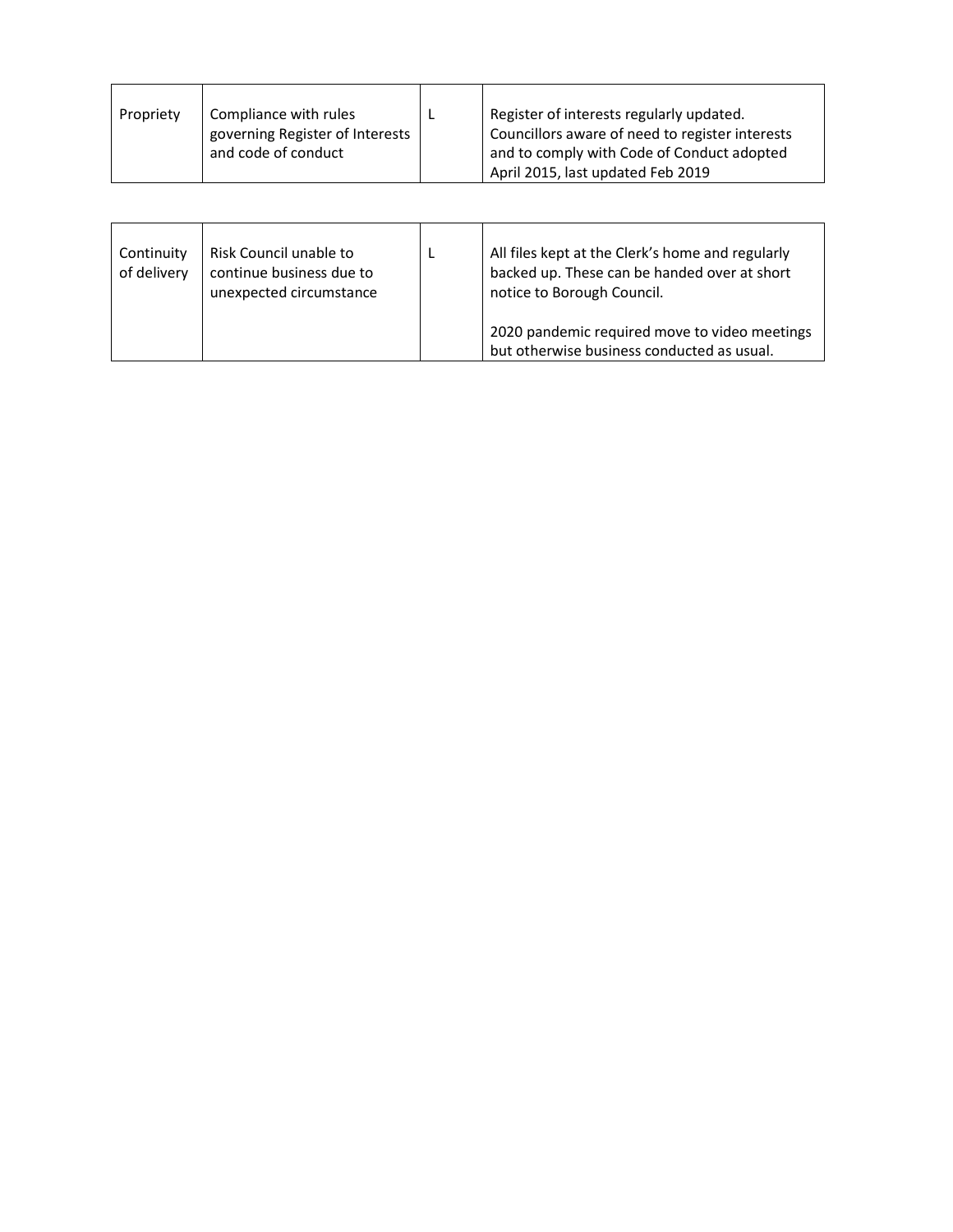## HEALTH & SAFETY ASSESSMENT AND MANAGEMENT

The Parish Council owns the land at the village hall and village hall car park and is the Custodian Trustee for the hall itself. The management of the village hall and car park is undertaken by the Village Hall Management Committee and that committee carries out the health and safety assessment of those premises and takes steps to mitigate against any risks which it identifies.

The Parish Council owns the playing field, incorporating the Church Road play area and the Church Road car park.

The Parish Council leases the Green and part of the Cromer Close play area and owns the Cromer Close play area equipment. The Parish Council has carried out a risk assessment of these areas.

| Area                               | Hazard/Risk                                | Level<br>of Risk | Control                                                                                                                                                                                                                                                                      |
|------------------------------------|--------------------------------------------|------------------|------------------------------------------------------------------------------------------------------------------------------------------------------------------------------------------------------------------------------------------------------------------------------|
| Church<br>Road<br>Playing<br>field | Defective ground surface<br>Trip risk      | L                | Quarterly inspection by Clerk<br>Reporting of defect<br>Prompt remedial action<br>All clubs using field and all event organisers obliged<br>to make good any damage to surface                                                                                               |
|                                    | Dog faeces                                 | L                | Dog walking restricted to on lead on the footpaths<br>Signage in place.                                                                                                                                                                                                      |
|                                    | Stinging and/or thorny<br>plants           | L                | Regular strimming                                                                                                                                                                                                                                                            |
|                                    | Dangerous trees                            | L                | Tree inspection carried out by arboricultural expert<br>in October 2019 and remedial action completed<br>over the following two years.                                                                                                                                       |
|                                    | Defective benches/tables<br>Injury risk    | L                | Quarterly inspection<br>Remedial action as required.                                                                                                                                                                                                                         |
|                                    | Litter<br>Trip/injury risk                 | L                | All clubs using field and all event organisers obliged<br>to undertake litter collection. Bins provided.<br>Weekly litter collection by Dacorum B. C. Village<br>Wardens SRT appointed to remove litter from<br>many areas of the village including Church Road<br>play area |
|                                    | Defective gates and fencing<br>Injury risk | L                | Quarterly inspection<br>Remedial action as required.                                                                                                                                                                                                                         |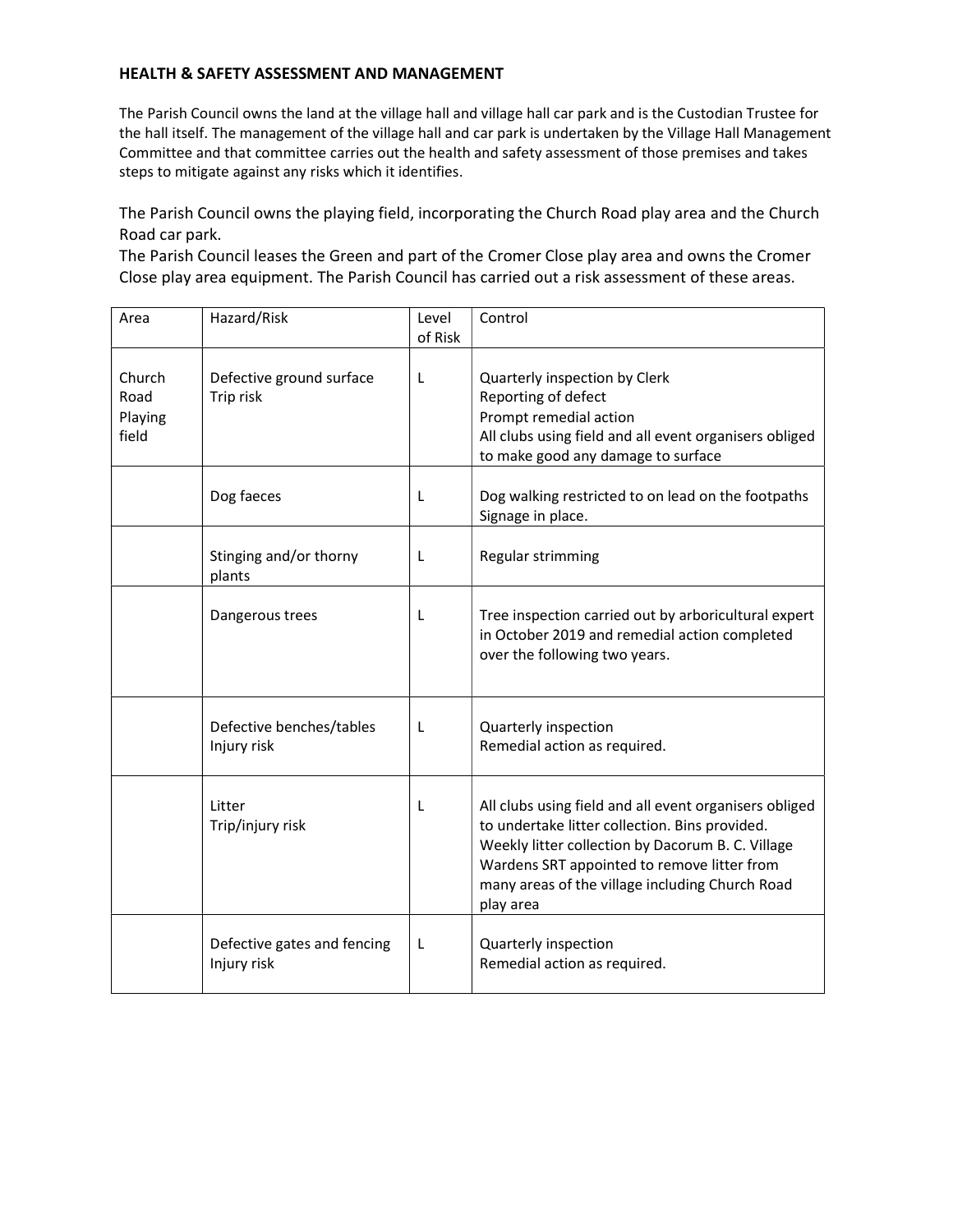| Area                        | Hazard/Risk                                                                                 | Level<br>of Risk | Control                                                                                                                                                                                                                             |
|-----------------------------|---------------------------------------------------------------------------------------------|------------------|-------------------------------------------------------------------------------------------------------------------------------------------------------------------------------------------------------------------------------------|
| Church<br>Road Play<br>area | Risk of injury from defective<br>play equipment or of<br>surfaces beneath play<br>equipment | L                | Annual inspection carried out by RoSPA PlaySafety<br>Remedial action taken in respect of any<br>risks/defects identified in the report<br>Report for May 2020 held by the Clerk.<br>Monthly inspection by Clerk, minuted each month |
|                             | Dog faeces                                                                                  | L                | Dogs prohibited - only allowed on footpaths<br>Signage in place                                                                                                                                                                     |
|                             | Litter<br>Trip/injury risk                                                                  | L                | Bins provided. Weekly bin emptying by Dacorum<br>Borough Council (DBC). and Sunnyside Trust Ltd                                                                                                                                     |

| Area                         | Hazard/Risk                                                                                 | Level<br>of Risk | Control                                                                                                                                                                                                                                                                   |
|------------------------------|---------------------------------------------------------------------------------------------|------------------|---------------------------------------------------------------------------------------------------------------------------------------------------------------------------------------------------------------------------------------------------------------------------|
| Cromer<br>Close Play<br>area | Risk of injury from defective<br>play equipment or of<br>surfaces beneath play<br>equipment | L                | Annual inspection carried out RoSPA PlaySafety<br>Remedial action taken in respect of any<br>risks/defects identified in the report<br>Report for May 2020 held by the Clerk.<br>Monthly inspection by Clerk, minuted each month                                          |
|                              | Dangerous trees                                                                             | L                | The majority of the land is owned by Dacorum B. C.<br>and their tree officer was alerted in 1 <sup>st</sup> July 2014<br>that this was their responsibility. They<br>acknowledged that responsibility. A small area of<br>land is leased by LGPC from the National Trust. |
|                              | Dog faeces                                                                                  | L                | Dogs prohibited - only allowed on footpaths<br>Signage in place                                                                                                                                                                                                           |
|                              | Litter<br>Trip/injury risk                                                                  | L                | Bin provided. Emptied by DBC                                                                                                                                                                                                                                              |

| Hudnall | Litter                   | Volunteers clear litter, provided with reflective |
|---------|--------------------------|---------------------------------------------------|
| ∟ane    | Vehicle impact/Cut hands | jackets and pick sticks                           |
|         |                          |                                                   |